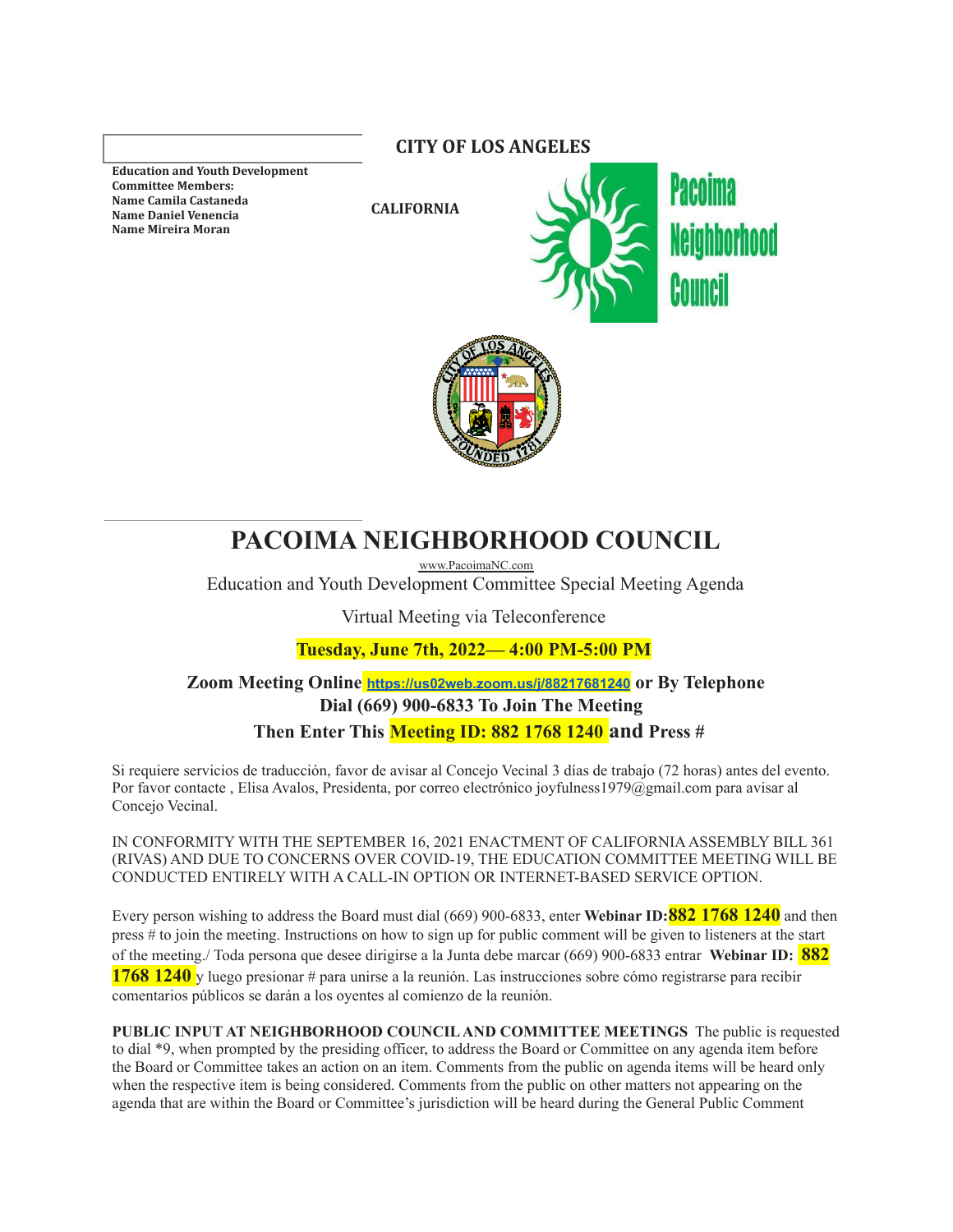period. Please note that under the Brown Act, the Board is prevented from acting on a matter that you bring to its attention during the General Public Comment period; however, the issue raised by a member of the public may become the subject of a future Board or Committee meeting. Public comment is limited to 2 minutes per speaker, unless adjusted by the presiding officer of the Board or Committee.

The Neighborhood Council system enables civic participation for all Angelenos and serves as a voice for improving government responsiveness to local communities and their needs. We are an advisory body to the City of Los Angeles, comprised of volunteer stakeholders who are devoted to the mission of improving our communities and bringing government closer to us.

**AB 361 UPDATES -** Public comment cannot be required to be submitted in advance of the meeting, only real-time public comment is required. If there are any broadcasting interruptions that prevent the public from observing or hearing the meeting, the meeting must be recessed or adjourned. If members of the public are unable to provide public comment or be heard due to issues within the Neighborhood Council's control, the meeting must be recessed or adjourned.

No formal meeting shall be held, or business conducted, or votes taken, in the absence of a quorum. A quorum shall consist of nine (9) members of the Board. No floating quorums are allowed.

### **1.WELCOMING REMARKS: (5 minutes)**

- **a.** Call to order
- **b.** Roll Call

## **2.GENERAL PUBLIC COMMENT ON NON-AGENDA ITEMS: (10 minutes)**

*Comments from the public on non-agenda items within the Board's jurisdiction (Up to two (2) minutes per speaker, the Chair has the authority to adjust, if necessary, to equal time limits).*

#### **3.NEW BUSINESS**

- A. **Motion/Discussion/** Parents, Educators/Teachers & Students in Action (PESA) is requesting an NPG grant of 5000 dollars to provide educational and mental health support for youth residing in the Pacoima Neighborhood Council area for fiscal year 2021-2022
- **B. Motion/Discussion/** Coronel Boxing Foundation is requesting an NPG grant of 4500 dollars to help 4 youth boxing students pay for a year of training and help with travel expenses when in a tournament.
- **C. Motion/Discussion/** Plaza Comunitaria Sinaloa is requesting an NPG to help support educational program costs of core classes in literacy for Spanish-speakers, ESL, and GED preparation, which are offered to people residing in the Pacoima area.

## **ADJOURNMENT**

Time allocations for agenda items are approximate and may be shortened or lengthened at the discretion of the Chairperson.

**THE AMERICAN WITH DISABILITIES ACT** As a covered entity under Title II of the Americans with Disabilities Act, the City of Los Angeles does not discriminate on the basis of disability and upon request will provide reasonable accommodation to ensure equal access to its programs, services, and activities. Sign language interpreters, assisted listening devices, or other auxiliary aids and/or services may be provided upon request. To ensure availability of services, please make your request at least 3 business days (72 hours) prior to the meeting by contacting the Department of Neighborhood Empowerment by calling (213) 978-1551 or email: [NCsupport@lacity.org](mailto:NCsupport@lacity.org)